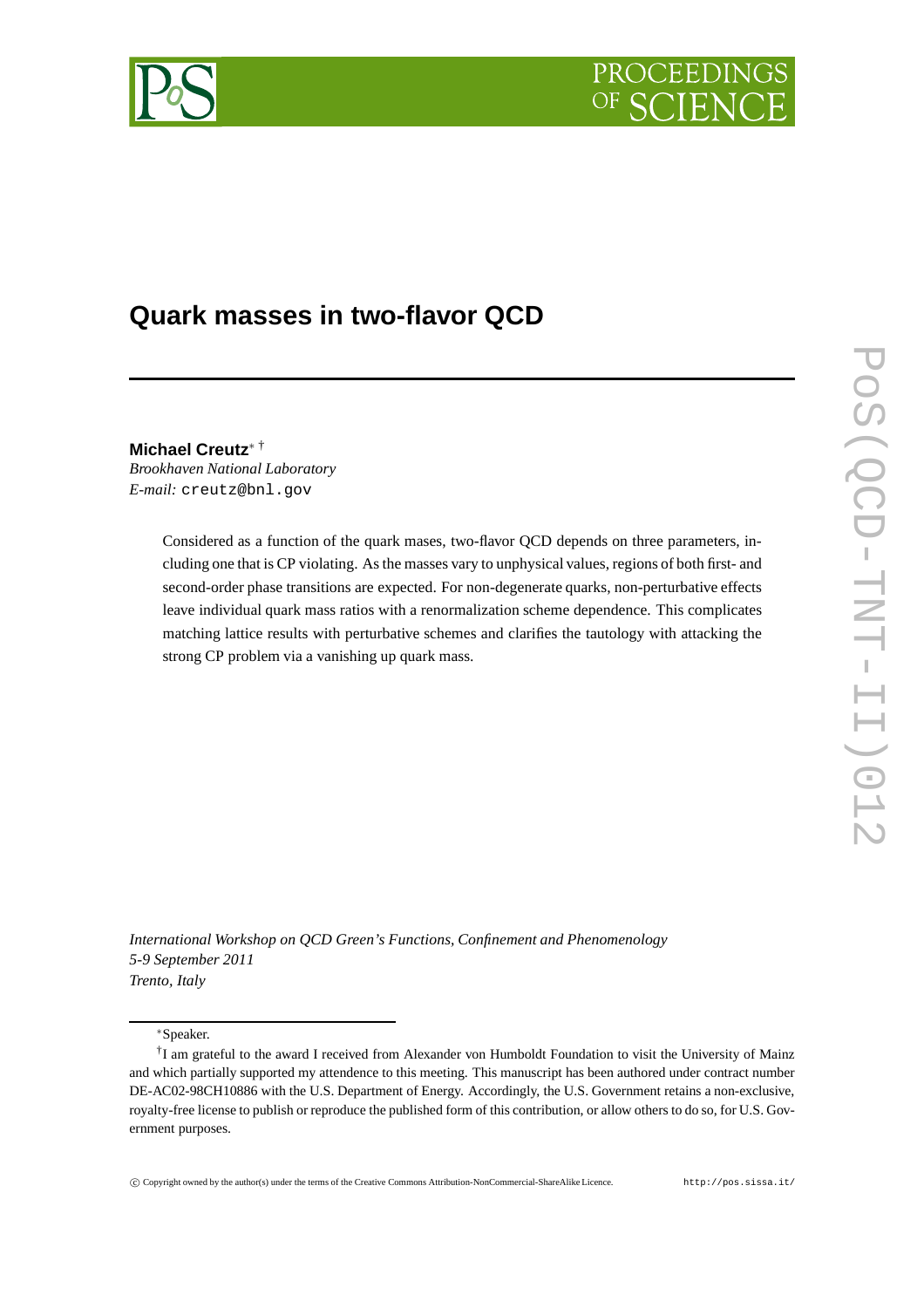

**Figure 1:** Because of the anomaly, spin-flip scattering of massless up and down quarks does not vanish.

## **1. Introduction**

At the previous meeting in this series [1] I discussed the fascinating physics arising from the interplay of the three ways chiral symmetry is broken in QCD. These are (1) the spontaneous breaking responsible for the lightness of pions,  $(2)$  the breaking of the singlet axial  $U(1)$  symmetry by the anomaly, and (3) the explicit breaking of chiral symmetry by the quark masses. For simplicity, that discussion was restricted to degenerate quarks. Here I move on to some interesting generalizations that occur when the quarks are no longer degenerate. Since the number of parameters grows with the number of flavors, I concentrate here on the two flavor theory and consider what happens when the quark masses are varied from their physical values. As a function of the these parameters a rather intricate phase diagram emerges, displaying both first and second order phase transitions. Much of this talk is adapted from the more detailed treatments in Refs. [2] and [3].

To begin, let me remind you of the expected behavior of two flavor QCD in the limit of massless quarks. Because of confinement and dimensional transmutation, this theory should possess several massive states, including the proton, neutron, eta prime, and glueballs. In addition, spontaneous chiral symmetry breaking should give rise to three massless pions as Goldstone bosons. In this picture both the eta prime and the neutral pion are composites of distinct mixtures of  $\overline{u}u$  and  $\overline{d}d$  quarks. The eta prime, defined as the lightest isosinglet pseudoscalar, also has a contribution from purely gluonic constituents. The latter are related to the anomaly and the fact that the  $\pi_0$  and the  $\eta'$  are not degenerate.

In this theory, consider a hypothetical quark-quark scattering experiment, as sketched in Fig. 1. This represents spin flip scattering of an up quark against a down quark. Exchanges of both the neutral pion and the eta prime can contribute to this process. Because these particles are nondegenerate, their contributions cannot cancel. Therefore, the spin-flip four point function does not vanish. Were it not for the anomaly, the two exchanges could cancel.

Now turn on a small down quark mass. Take the diagram in Fig. 1 and close the down quark lines into a loop with a mass insertion as shown in Fig. 2. This provides a mechanism for mixing the left and right handed up quark, *i.e.* the up quark develops an effective mass. Starting with a vanishing up quark mass, the mass ration  $\frac{m_u}{m_d}$  becomes renormalized by non-perturbative effects. Except in the isospin limit, quark mass ratios will not be renormalization group invariant. Since lattice gauge simulations include all non-perturbative physics, this effect is automatically present in such calculations.

This trivial observation is rather old and is often discussed in terms of instanton physics [4, 5, 6,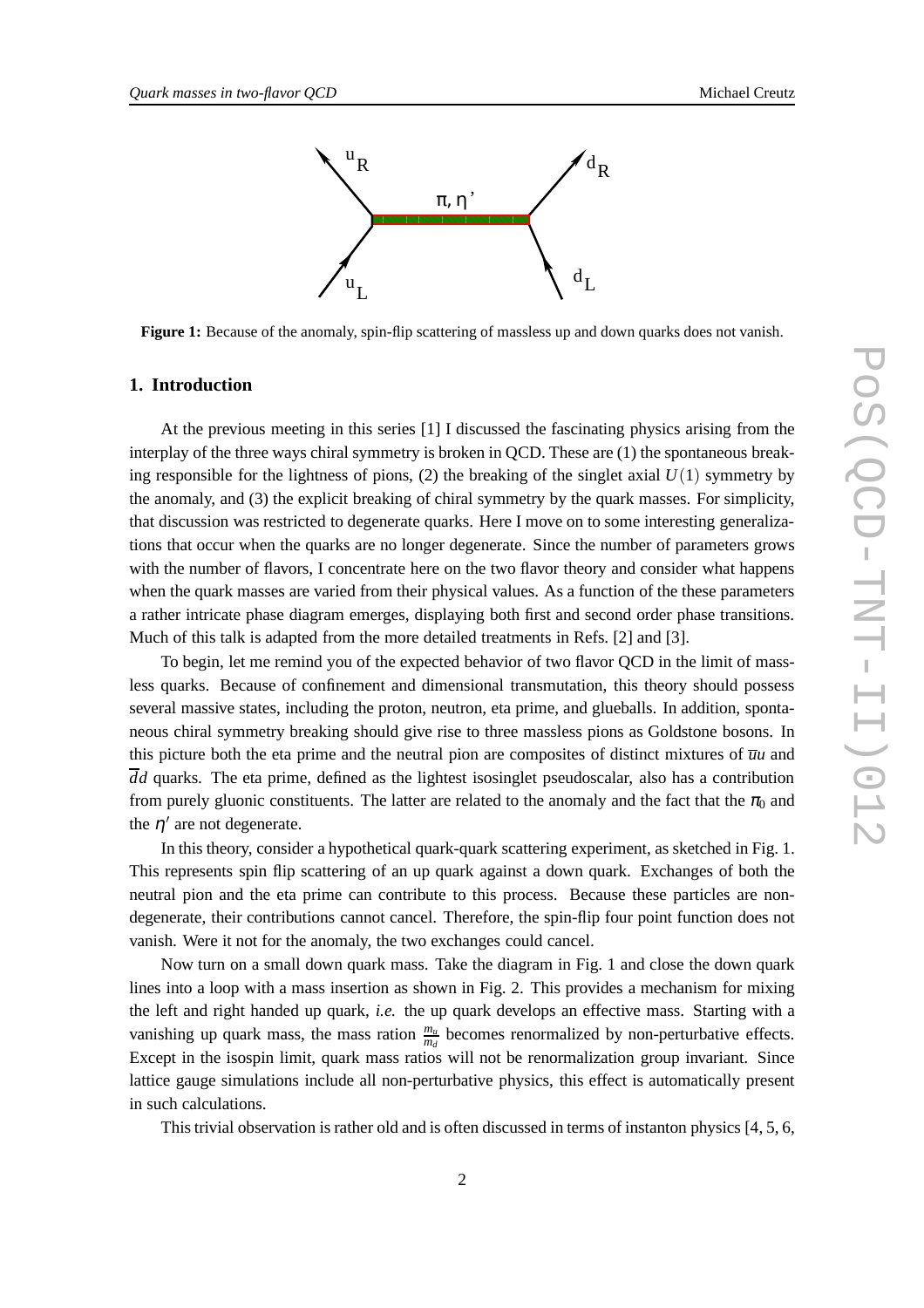

**Figure 2:** A small down quark mass induces an additive shift in the up quark mass through pseudoscalar meson exchange.

7]. Note that only the last of these references appears in a refereed journal, more than twenty years after the first. This is a consequence of an intense consternation from the perturbative community based on the lore that spin flip processes are suppressed in the massless limit.

This renormalization of quark mass ratios is an effect not seen in conventional perturbative schemes, such as  $\overline{MS}$ . The consequences have therefore been quite controversial. Mass renormalization is not flavor blind, and a mass independent renormalization scheme is problematic. The *MS* scheme is not a complete regulator since it ignores such non-perturbative effects. The crucial conclusion here is that when the up and down quarks are not degenerate, then attempts to match masses obtained from lattice calculations with perturbative results are inherently meaningless. I am not criticizing  $\overline{MS}$  as a perturbative regulator; rather, the lattice and perturbative calculations involve different physics and should not be compared.

### **2. Specific critiques**

The above observations raise frequent objections. At the simplest level, one might try to claim that the concept of  $m = 0$  corresponds to the bare mass rather than some running quantity. The problem with this is that the bare quark masses always vanish. The renormalization group tells us that as one approaches the continuum limit

$$
m_0 \propto g_0^{\pi/6} (1 + O(g_o^2))
$$
\n(2.1)

with the known coefficients

$$
\begin{array}{ll}\n\beta_0 = & \frac{11 - 2n_f/3}{(4\pi)^2} \\
\gamma_0 = & \frac{8}{(4\pi)^2}.\n\end{array} \tag{2.2}
$$

The asymptotic freedom result that the bare coupling  $g_0$  goes to zero in the continuum limit then immediately implies  $m_0 \rightarrow 0$ . To talk about quark masses as non-vanishing quantities, it is necessary to define them using some finite scale.

A more sophisticated complaint is that one has the option to use a mass independent regularization scheme. In the renormalization group equation for the mass

$$
a\frac{dm_i}{da} = \gamma(g)m_i \tag{2.3}
$$

only the leading perturbative term in  $\gamma(g)$  is scheme independent. If one requires that  $\gamma(g)$  is independent of any of the quark masses, then one automatically obtains

$$
\frac{m_i}{m_j} = \text{constant.} \tag{2.4}
$$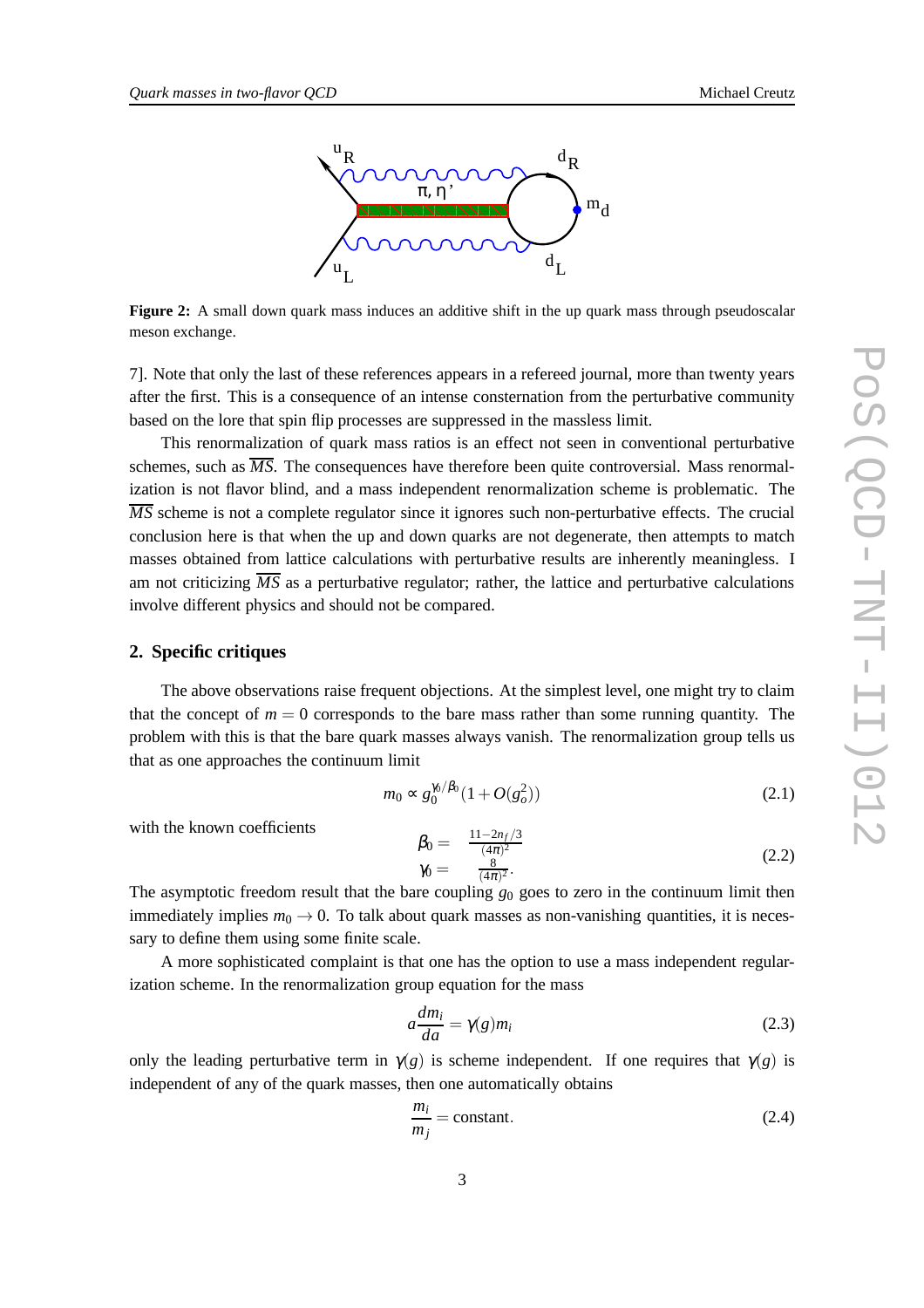Indeed, such a regularization is technically allowed, but it hides the above off-diagonal  $m<sub>d</sub>$  effect on *mu*. There is no guarantee that quark mass ratios are independent of scheme, and the lattice, as usually implemented, is itself not a mass independent scheme. This makes it quite obscure how to do a matching with lattice results. To be more specific, when  $m_u$  is different from  $m_d$ , isospin is broken explicitly and the charged pion mass differs from that of its neutral partner. A straightforward effective Lagrangian analysis relates the ratio of pion masses to the quark masses with the result

$$
\frac{m_{\pi^0}^2}{m_{\pi^{\pm}}^2} = 1 - O\left(\frac{(m_u - m_d)^2}{(m_u + m_d)\Lambda_{qcd}}\right)
$$
(2.5)

As an immediate consequence, if one holds the quark masses fixed, then the physical hadronic mass ratios will be scale dependent. Conversely, if one holds the hadron mass ratios fixed, as usually done in lattice simulations, then the quark mass ratios must be scale dependent.

At this point advocates of the matching process frequently suggest doing the comparison at some high energy, say 100 GeV, where instantons are exponentially suppressed and irrelevant. This does not resolve the issue for several reasons. First the lattice simulations are not done at such small scales and the instanton effects must be included. Furthermore, the asymptotic freedom result

$$
1/g^2 \sim \log(\mu) \sim \log(1/a) \tag{2.6}
$$

shows that the exponential suppression in  $1/g^2$  is actually only a power law suppression in the scale. One can easily estimate the size of these effects from the renormalization group, which tells us that

$$
m_{\eta'} \propto \frac{1}{a} e^{-1/(2\beta_0 g^2)} g^{-\beta_1/\beta_0^2} \nrightarrow 0.
$$
\n(2.7)

The uncertainty in the up quark mass is proportional to this mass as well as being proportional to  $m_d - m_u$ . Thus the expected order of the up quark mass shift at a scale of a few GeV is

$$
\Delta m_u(\mu) \sim \frac{(m_{\eta'} - m_{\pi_0}) (m_d - m_u)}{\Lambda_{qcd}} = O(1 \text{ MeV}). \tag{2.8}
$$

This is a number comparable in size to the quoted lattice masses [8, 9, 10].

In this context it is important to note that the exponent in Eq. (2.7),  $\frac{8\pi^2}{(11-2n)}$  $\frac{8\pi^2}{(11-2n_f/3)g^2}$ , is considerably smaller than the classical instanton action  $\frac{8\pi^2}{a^2}$  $\frac{3\pi^2}{g^2}$ . This emphasizes that the relevant topological excitations need to be considered above the quantum, not the classical vacuum. Calculations based on the classical instanton solution strongly underestimate these effects. The renormalization group gives the correct suppression.

#### **3. General masses in two flavor QCD**

I now arrive at the main topic of this talk, the most general mass parameters for two flavor QCD. A mass term should be a dimension-three Hermitean quadratic form in the quark fields. As well it should be Lorentz invariant and electrically neutral. Based on these criteria, the most general expression is

$$
m_1 \overline{\psi}\psi + m_2 \overline{\psi}\tau_3\psi + im_3 \overline{\psi}\gamma_5\psi + im_4 \overline{\psi}\tau_3\gamma_5\psi.
$$
 (3.1)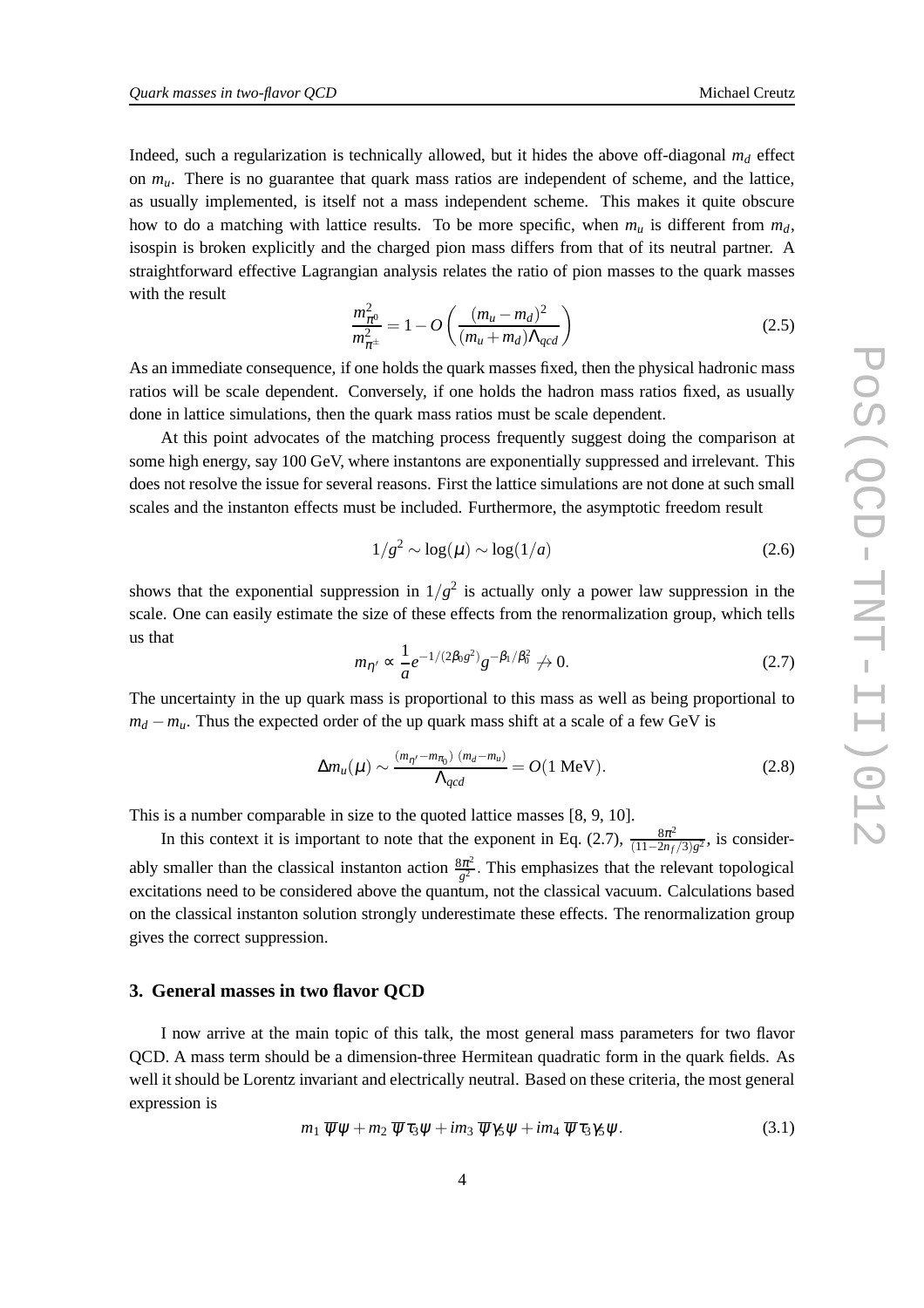Conventionally one might refer to these four terms with  $m_1$  representing the average quark mass,  $m_2$ the up-down mass difference, and  $m<sub>3</sub>$  a possible CP violating term related to the Theta parameter. Finally  $m_4$  represents what is sometimes called a "twisted mass."

These four mass parameters are not independent. Consider a flavored chiral rotation of form  $\psi \rightarrow e^{i\theta \tau_3}$   $\psi$ . Under this the various quadratic forms transform as

$$
\overline{\psi}\psi \rightarrow \cos(\theta) \quad \overline{\psi}\psi \rightarrow \sin(\theta) \quad i\overline{\psi}\gamma_5 \tau_3 \psi \n\overline{\psi}\tau_3 \psi \rightarrow \cos(\theta) \quad \overline{\psi}\tau_3 \psi \rightarrow \sin(\theta) \quad i\overline{\psi}\gamma_5 \psi \n\overline{i}\overline{\psi}\gamma_5 \psi \rightarrow \cos(\theta) \quad i\overline{\psi}\gamma_5 \psi \rightarrow \sin(\theta) \quad \overline{\psi}\tau_3 \psi \n\overline{i}\overline{\psi}\tau_3 \gamma_5 \psi \rightarrow \cos(\theta) \quad i\overline{\psi}\tau_3 \gamma_5 \psi - \sin(\theta) \quad \overline{\psi}\psi
$$
\n(3.2)

This rotation mixes  $m_1 \leftrightarrow m_4$  and  $m_2 \leftrightarrow m_3$ . What is essentially a change of variables allows one to select any one of the  $m_i$  to vanish and a second to be positive.

The conventional choice is to take  $m_4 = 0$  and then use  $m_1 > 0$  for the average quark mass and  $m_2$  for the quark mass difference. The CP odd term proportional to  $m_3$  is related to the Theta parameter and will be discussed further momentarily.

An alternative choice is to select  $m_1 = 0$  and use  $m_4 > 0$  as the average quark mass. Then the quark mass difference moves to the  $m_3$  term and  $m_2$  encodes the CP violation. This is the choice used for "twisted mass" lattice simulations. The primary motivation lies with certain lattice artifacts which depend on the twist. These are minimized with this choice [11, 12].

It is important to recognize that the choice between these options is purely a convention and the continuum physics is equivalent between them. For the following discussion I adopt the first and more familiar approach with  $m_4 = 0$ .

A crucial aspect of this theory is how the anomaly prevents rotations between  $m_1\overline{\psi}\psi$  and  $im_3\overline{w}$   $\gamma$ s w. Such would follow from a hypothetical variable change

$$
\psi \to e^{i\theta\gamma_5}\psi. \tag{3.3}
$$

This however is not a valid symmetry [13, 14, 15, 16] because it changes the fermion measure

$$
d\psi \to e^{i\theta \text{Tr}\gamma_5} d\psi. \tag{3.4}
$$

The issue, as nicely elucidated by Fujikawa [17], is that in any regulated theory  $\gamma_5$  cannot remain traceless. For example, consider a cutoff  $\Lambda$  and regulate the theory suppressing large eigenvalues of the Dirac operator *D*. The index theorem gives the result

$$
\text{Tr}\gamma_5 e^{D^2/\Lambda^2} = v \tag{3.5}
$$

where  $\nu$  is the winding number of the gauge field configuration under consideration. Thus the above rotation will introduce a factor of  $\exp(i\theta v)$  into the path integral and thereby change the value of the QCD Theta parameter. Actually, the above rotation allows one to move any Theta parameter from the gauge action into the mass terms. For the following, assume that this has been done. After this, all three mass parameters are both relevant and independent.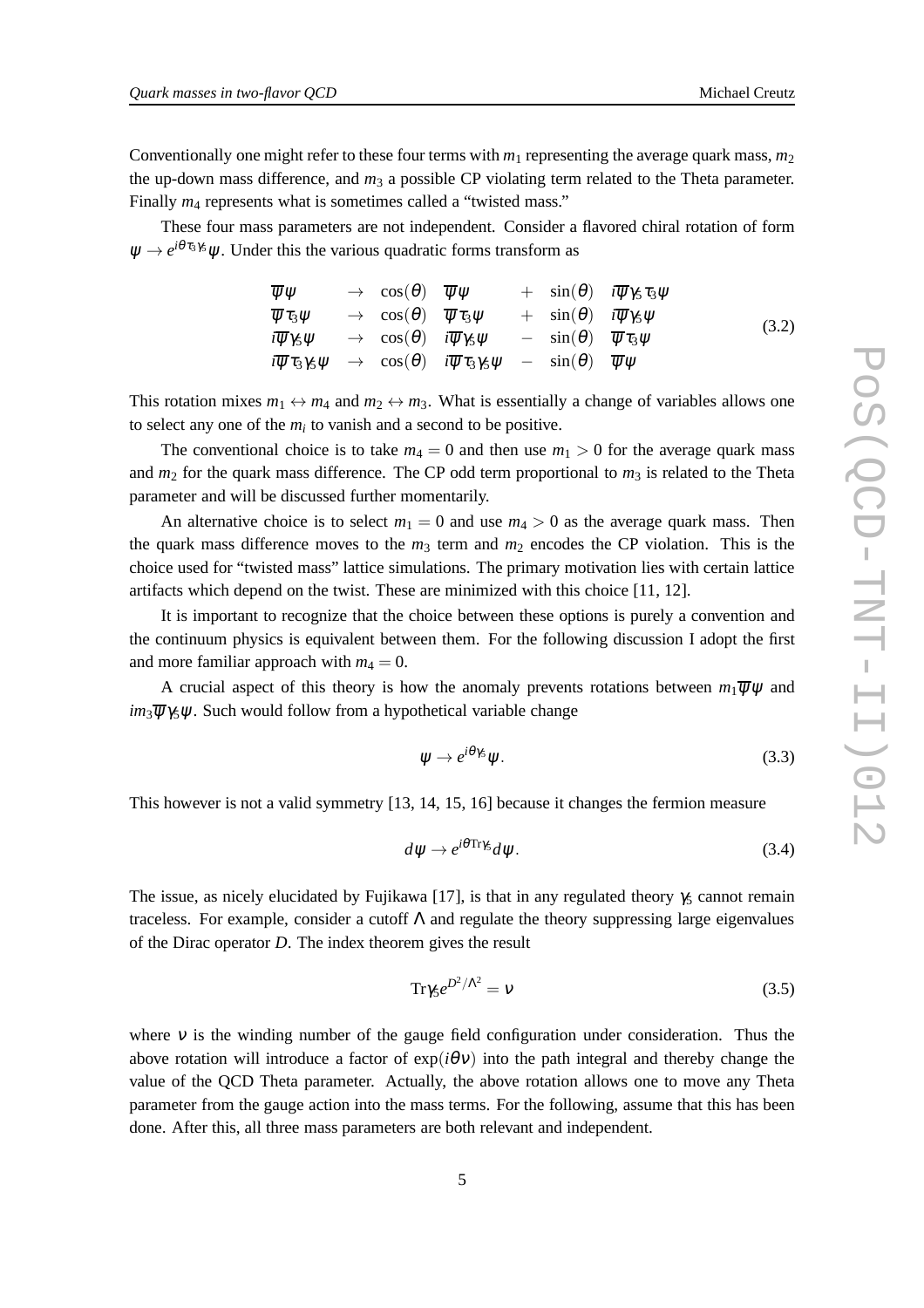## **4. The strong CP problem**

Experimentally the strong interactions preserve CP symmetry to high accuracy. This would not be the case if  $m_3$  were substantial. Indeed, only the two parameters  $m_1$  and  $m_2$  seem to be needed. The strong CP problem asks why is  $m_3$  so small?

This issue arises because of the possible unification of interactions. The weak interactions are known to violate CP; so, when the interactions separate as one goes down in energy, why is it that some residue of the CP violation doesn't remain in a non-vanishing *m*3.

One trivial "solution" is that there is no unification. One could consider the strong interactions on their own and impose CP symmetry from the outset. In this picture the weak interactions only come in as a small perturbation and do not directly affect the Theta angle.

Another approach couples a new dynamical field directly to  $i\overline{\psi}\gamma_5\psi$ . In this case  $m_3$  becomes a dynamical quantity and can relax naturally to zero. This requires a new particle corresponding to this field, although its coupling is not determined and could be small. This is the "axion" approach.

It is sometimes proposed that the strong CP problem could be solved by having the up quark mass vanish. However the above formalism should clarify why this is not a sensible approach. In terms of the three mass variables, one could define the up quark mass as

$$
m_u \equiv m_1 + m_2 + im_3. \tag{4.1}
$$

The problem is that  $m_1$ ,  $m_2$ , and  $m_3$  are independent parameters with different symmetry properties. The parameter  $m_1$  represents an isosinglet mass contribution while  $m_2$  multiplies an isovector quantity. It is only the parameter  $m_3$  which is CP violating. And the discussion in the introduction showed that  $m_1 + m_2 = 0$  is a scale and scheme dependent statement. So while it may be true that setting  $m_u$  from Eq. (4.1) to zero would imply  $m_3 = 0$ , this could be regarded as "not even wrong."

The basic issue with forcing the up quark mass to zero is that it involves going to polar coordinates with an unnatural origin. In a formal sense one can connect the three mass parameters above with the more conventional set  $\{m_u, m_d, \Theta\}$  via the relations

$$
m_u = m_1 + m_2 + im_3,
$$
  
\n
$$
m_d = m_1 - m_2 + im_3,
$$
  
\n
$$
e^{i\Theta} = \frac{m_1^2 - m_2^2 - m_3^2 + 2im_1m_3}{\sqrt{m_1^4 + m_2^4 + m_3^4 + 2m_1^2 m_3^2 + 2m_2^2 m_3^2 - 2m_1^2 m_2^2}}.
$$
\n(4.2)

The mixing discussed in the introduction shows that this choice of parameters, including Θ, is in general scale and scheme dependent.

## **5. The phase diagram**

Taking the mass parameters away from their physical values uncovers a rather rich phase diagram. This follows from a simple linear sigma model analysis. For this, consider the composite scalar fields

$$
\sigma \propto \overline{\psi}\psi, \quad \vec{\pi} \propto i\overline{\psi}\gamma_5 \vec{\tau}\psi, \quad \eta \propto i\overline{\psi}\gamma_5 \psi, \quad \vec{a}_0 \propto \overline{\psi}\vec{\tau}\psi. \tag{5.1}
$$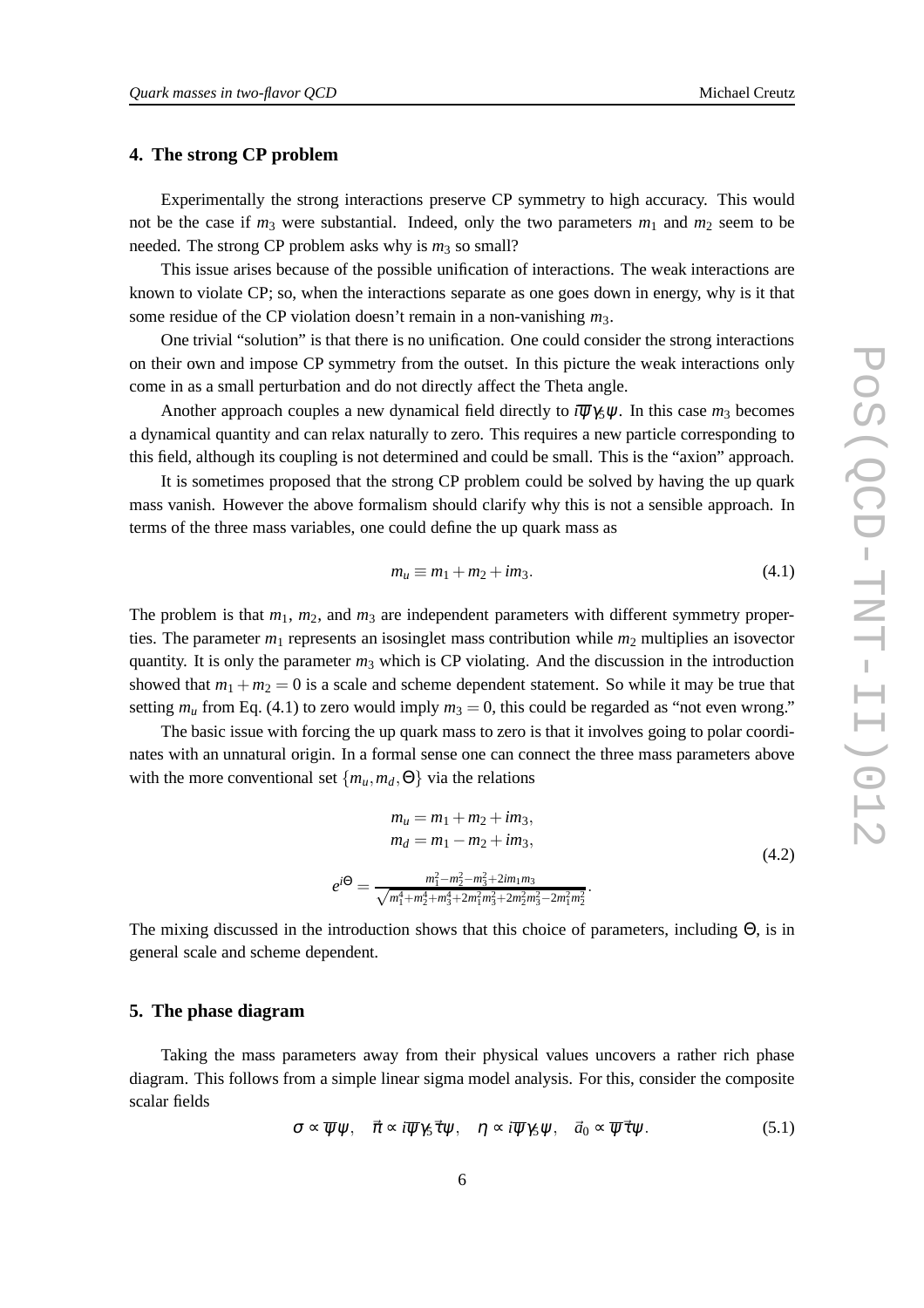

**Figure 3:** The parameters  $m_2$  and  $m_3$  warp the Mexican hat downward in a direction determined by their relative size.

These provide a model for the two flavor chiral symmetry via an effective potential

$$
V = \lambda (\sigma^2 + \vec{\pi}^2 - v^2)^2 - m_1 \sigma - m_2 a_{03} - m_3 \eta + \alpha (\eta^2 + \vec{a}_0^2) - \beta (\eta \sigma + \vec{a}_0 \cdot \vec{\pi})^2.
$$
 (5.2)

The first term, proportional to  $\lambda$ , is the conventional "wine bottle" or "Mexican hat" frequently used to describe spontaneous symmetry breaking. The parameters  $\alpha$  and  $\beta$  can be thought of as "low energy constants" that couple  $(\sigma,\vec{\pi})$  with  $(\eta,\vec{a}_0)$ . These combinations rotate similarly under flavored chiral rotations; so, these constants preserve the chiral symmetry of the massless theory. Here the  $\alpha$  term serves to give a mass to the  $\eta$  and  $\vec{a}_0$ . The square appearing in the  $\beta$  term is inserted so the basic potential still preserves parity. The sign of this term is selected so that  $m_{\eta} < m_{\vec{a}_0}$ .

The three mass terms break the chiral symmetry in slightly different ways. The  $m_1$  term serves to tilt this potential and generally selects a unique minimum. The effects of the  $m_2$  and  $m_3$  terms are more subtle since they do not directly couple to the  $\pi$  or  $\sigma$  fields. With  $m_2$  ( $m_3$ ) present the field  $a_{03}$  (η) will be driven to have an expectation value. This will feed back through the  $β$  term to give a quadratic warping of the Mexican hat. This warping will be downward in the  $\pi_0$  ( $\sigma$ ) direction. With both terms present, this warping will be in some intermediate direction, as shown in Fig. 3. When  $m_1$  is absent, this warping leaves two possible minima into which the vacuum can settle. Turning on a small  $m_1$ , the resulting tilt will select one or the other as the true vacuum. This results in a generic first order transition occuring when  $m_1$  changes sign.

A special case occurs when  $m_3 = 0$  and  $m_2 \neq 0$ . Then the warping is downward in the  $\pi_0$ direction and  $m_1$  does not distinguish between the two minima, as sketched in Fig. 4. In this situation there will be some intermediate value of  $m<sub>1</sub>$  where a single minimum at large tilt splits into two minima with an expectation value for the neutral pion field. This is sketched in Fig. 5. At this critical point one expects an Ising-like behavior. Here the square of the neutral pion mass passes through zero and gives rise to a pion condensate. As the pion is CP odd, this represents a spontaneous breaking of CP symmetry.

Note that this Ising-like transition at  $m_3 = 0$ ,  $|m_1| < |m_2|$  occurs with both  $m_u$  and  $m_d$  nonvanishing, although they are of opposite sign. This represents a situation where there is a diverging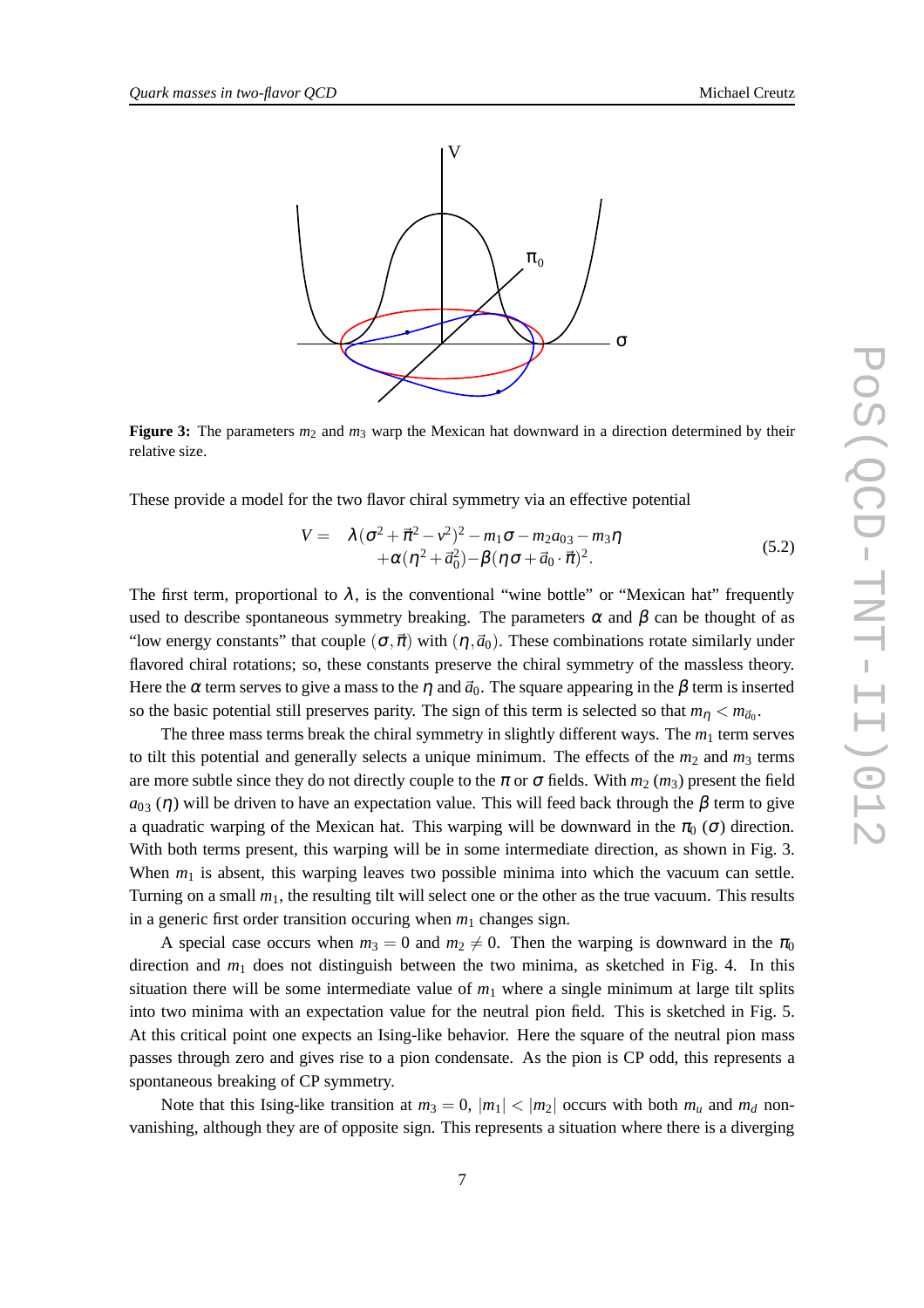

**Figure 4:** At  $m_3 = 0$  the warping is orthogonal to the sigma direction and a small  $m_1$  term does not select a unique minimum.



**Figure 5:** As  $m_1$  varies at  $m_3 = 0$  there should be a point where a single minimum splits into two.

correlation length and corresponding long distance physics occuring without the presence of any small eigenvalues for the Dirac operator.

Conversely, the overall picture indicates no special behavior at  $m_u = 0$  when  $m_d \neq 0$ . In this case there is no important long distance physics despite the possibility of small Dirac eigenvalues. These facts are the seed of many controversies, including the connection between the strong CP problem and  $m_u = 0$  [7], the issue of whether topological susceptibility is a physical observable [18], and the failure of the rooting process for staggered fermions [19].

The final phase diagram as a function of the three mass parameters appears in Fig. 6. There are two intersecting first order surfaces, one at  $(m_1 = 0, m_3 \neq 0)$  and the second contained in the region  $(m_1 < m_2, m_3 = 0)$ . The second surface ends along a critical line. In conventional language, these transitions all occur when the strong CP angle takes the value  $\pi$ , but it is important to note that there is a finite region with  $\Theta = \pi$  without any phase structure, *i.e.* when  $m_2$  is only slightly larger than  $m_1$ . Here the quark masses differ in sign, but one is much smaller than the other in magnitude.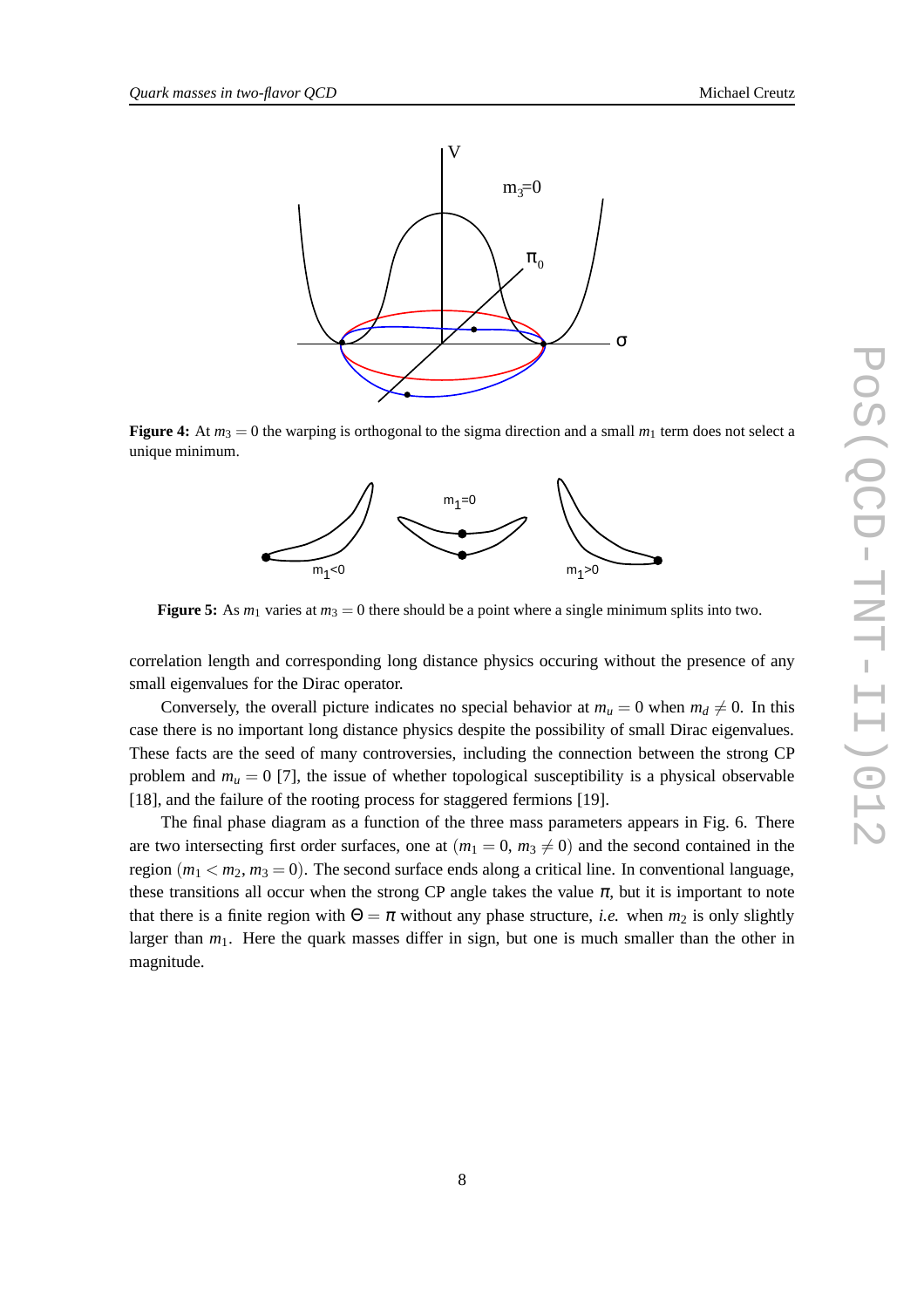

**Figure 6:** The full phase diagram as a function of the three mass parameters.

## **6. Summary**

Non-perturbative effects can result in a mixing between the masses for different quark species. Because this effect is absent in perturbation theory, it is inappropriate to match lattice and perturbative calculations of quark masses, particularly when they are non-degenerate.

The two flavor theory depends on three possible mass parameters. One of these is explicitly CP violating; its apparent absence is the strong CP problem. As these three parameters are varied from their physical values, a rather rich phase diagram is encountered, displaying both first and second order transitions. In this diagram there is no structure at  $m_u = 0$  when  $m_d \neq 0$ . This is closely connected with the result that  $m_u = 0$  is not an appropriate solution to the strong CP problem.